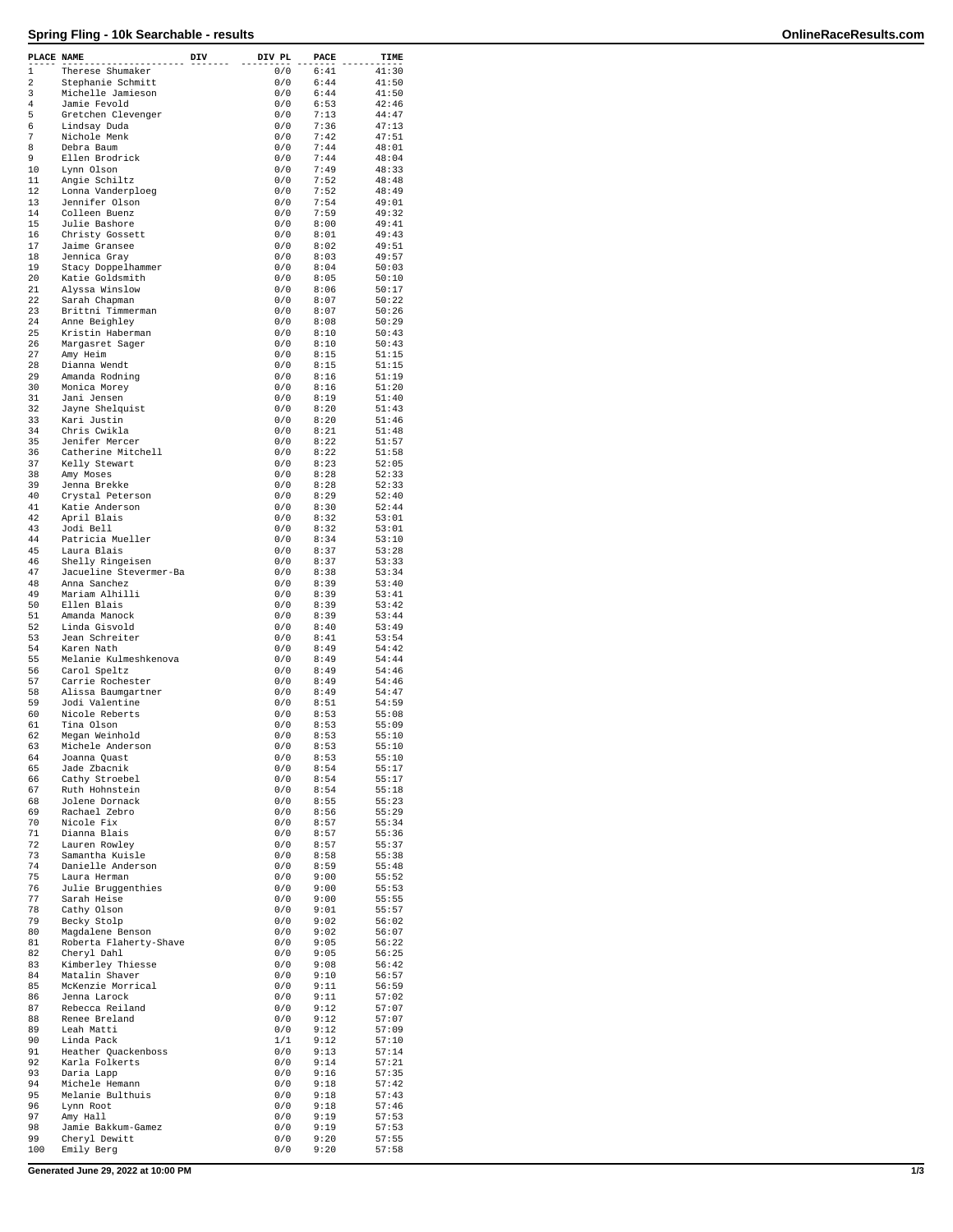## **Spring Fling - 10k Searchable - results OnlineRaceResults.com**

| PLACE NAME |                                       | DIV | DIV PL     | PACE           | TIME               |
|------------|---------------------------------------|-----|------------|----------------|--------------------|
| 101        | Maria Olson                           |     | 0/0        | 9:21           | 58:01              |
| 102        | Michelle Towey                        |     | 0/0        | 9:22           | 58:12              |
| 103        | Amanda Roberson                       |     | 0/0        | 9:23           | 58:13              |
| 104<br>105 | Emily Kammerer                        |     | 0/0<br>0/0 | 9:28<br>9:33   | 58:45<br>59:16     |
| 106        | Jennifer Grenell<br>Angela Engelhardt |     | 0/0        | 9:33           | 59:16              |
| 107        | Coni Erickson                         |     | 0/0        | 9:35           | 59:32              |
| 108        | Amy Benike                            |     | 0/0        | 9:35           | 59:33              |
| 109        | Leah Okstad                           |     | 0/0        | 9:35           | 59:33              |
| 110        | Molly Spartz                          |     | 0/0        | 9:36           | 59:36              |
| 111<br>112 | Amela Brcaninovic<br>Shana Tentis     |     | 0/0<br>0/0 | 9:37<br>9:39   | 59:43<br>59:53     |
| 113        | Gwen Vandezande                       |     | 0/0        | 9:39           | 59:53              |
| 114        | Stephanie Ottenbreit                  |     | 0/0        | 9:39           | 59:54              |
| 115        | Shannon Mangan                        |     | 0/0        | 9:39           | 59:54              |
| 116        | Beth Fynbo                            |     | 0/0        | 9:39           | 59:55              |
| 117        | Jill Walters                          |     | 0/0        | 9:42           | 1:00:15            |
| 118        | Lois Dorschner                        |     | 0/0        | 9:44           | 1:00:26            |
| 119<br>120 | Deanna Tompkins<br>Lori Fritz         |     | 0/0<br>0/0 | 9:48<br>9:48   | 1:00:51<br>1:00:52 |
| 121        | Laura English                         |     | 0/0        | 9:49           | 1:00:58            |
| 122        | Jean Loecher                          |     | 0/0        | 9:49           | 1:00:59            |
| 123        | Sarah Larsen                          |     | 0/0        | 9:50           | 1:01:05            |
| 124        | Brittany Stanton                      |     | 0/0        | 9:51           | 1:01:11            |
| 125        | Becky Luinenburg                      |     | 0/0        | 9:52           | 1:01:15            |
| 126        | Jeanne Lindsay                        |     | 0/0        | 9:52           | 1:01:18            |
| 127<br>128 | Lyndsey Geier<br>Paula Nixa           |     | 0/0<br>0/0 | 9:58<br>9:59   | 1:01:51<br>1:02:00 |
| 129        | Justine Moder                         |     | 0/0        | 9:59           | 1:02:00            |
| 130        | Jane Willis Ness                      |     | 0/0        | 10:03          | 1:02:24            |
| 131        | Anna Westphal                         |     | 0/0        | 10:07          | 1:02:47            |
| 132        | Aimee Owens                           |     | 0/0        | 10:07          | 1:02:49            |
| 133        | Susan Lambrecht                       |     | 0/0        | 10:08          | 1:02:56            |
| 134        | Joann Boutwell                        |     | 0/0        | 10:10          | 1:03:06            |
| 135<br>136 | Avery Wolff<br>Svea Merry             |     | 0/0<br>0/0 | 10:11<br>10:13 | 1:03:12<br>1:03:24 |
| 137        | Tanya Ryan                            |     | 0/0        | 10:14          | 1:03:35            |
| 138        | Kathy Van Rooy                        |     | 0/0        | 10:14          | 1:03:35            |
| 139        | Cheryl Scranton                       |     | 0/0        | 10:15          | 1:03:37            |
| 140        | Kelsey Rahman                         |     | 0/0        | 10:15          | 1:03:39            |
| 141        | Elizabeth Wolter                      |     | 0/0        | 10:15          | 1:03:39            |
| 142        | Marcia Schultz                        |     | 0/0        | 10:15          | 1:03:39            |
| 143<br>144 | Patricia Hinck<br>Deanna Cariebenon   |     | 0/0<br>0/0 | 10:16<br>10:16 | 1:03:42<br>1:03:43 |
| 145        | Melissa Eckhoff                       |     | 0/0        | 10:18          | 1:03:55            |
| 146        | Lisa Winters                          |     | 0/0        | 10:18          | 1:03:55            |
| 147        | Denise Ducharme                       |     | 0/0        | 10:18          | 1:03:56            |
| 148        | Gina Miller                           |     | 0/0        | 10:19          | 1:04:01            |
| 149        | Shelly Blood                          |     | 0/0        | 10:27          | 1:04:54            |
| 150<br>151 | Sarah Ortmeier<br>Debbie Rahn         |     | 0/0<br>0/0 | 10:29<br>10:30 | 1:05:03<br>1:05:10 |
| 152        | Billie Schultz                        |     | 0/0        | 10:30          | 1:05:10            |
| 153        | Heidi Evenson                         |     | 0/0        | 10:31          | 1:05:17            |
| 154        | Bobbi Rasmussen                       |     | 0/0        | 10:37          | 1:05:53            |
| 155        | Julie Wennberg                        |     | 0/0        | 10:38          | 1:06:05            |
| 156        | Robin Morgenthaler                    |     | 0/0        | 10:39          | 1:06:06            |
| 157        | Kamber Schneider                      |     | 0/0<br>0/0 | 10:39          | 1:06:06            |
| 158<br>159 | Ashley Grabayes<br>Monica Koerner     |     | 0/0        | 10:45<br>10:45 | 1:06:44<br>1:06:44 |
| 160        | Cristine Bickman                      |     | 0/0        | 10:46          | 1:06:50            |
| 161        | Katherine Scheppmann                  |     | 0/0        | 10:50          | 1:07:17            |
| 162        | Roya Conocchioli                      |     | 0/0        | 10:50          | 1:07:19            |
| 163        | Stephanie Clarey                      |     | 0/0        | 10:56          | 1:07:56            |
| 164        | Purna Gurung                          |     | 0/0        | 10:56          | 1:07:56            |
| 165<br>166 | Laura Randolph<br>Amy Baltzer         |     | 0/0<br>0/0 | 10:56<br>11:00 | 1:07:56<br>1:08:17 |
| 167        | Alicia Chadegani                      |     | 0/0        | 11:03          | 1:08:35            |
| 168        | Amanda Cragoe                         |     | 0/0        | 11:05          | 1:08:47            |
| 169        | Jennifer Pierskalla                   |     | 0/0        | 11:06          | 1:08:57            |
| 170        | Dori Gibbs                            |     | 0/0        | 11:07          | 1:09:01            |
| 171        | Rochelle Erickson                     |     | 0/0        | 11:10          | 1:09:23            |
| 172<br>173 | Virginia Kuisle<br>Peg Woods          |     | 0/0<br>0/0 | 11:14<br>11:21 | 1:09:46<br>1:10:29 |
| 174        | Julie Nickelson                       |     | 0/0        | 11:22          | 1:10:34            |
| 175        | Darla Newcomb                         |     | 0/0        | 11:22          | 1:10:34            |
| 176        | Joan Willers                          |     | 0/0        | 11:29          | 1:11:22            |
| 177        | Kari Elias                            |     | 0/0        | 11:42          | 1:12:37            |
| 178        |                                       |     | 0/0        | 11:42          | 1:12:42            |
| 179<br>180 | Jane Erickson                         |     | 0/0<br>0/0 | 11:42<br>11:48 | 1:12:42<br>1:13:19 |
| 181        | Megan Grudem<br>Shirelle Claggett     |     | 0/0        | 11:48          | 1:13:20            |
| 182        | Jenna Roebuck                         |     | 0/0        | 11:50          | 1:13:27            |
| 183        | Darcy Schaefer                        |     | 0/0        | 11:57          | 1:14:13            |
| 184        | Beronica Harfmann                     |     | 0/0        | 11:58          | 1:14:20            |
| 185        | Judy Printy                           |     | 0/0        | 11:59          | 1:14:26            |
| 186        | Jean Roth                             |     | 0/0        | 11:59          | 1:14:26            |
| 187<br>188 | Shari Meinerts<br>Kate Schroeder      |     | 0/0<br>0/0 | 12:01<br>12:04 | 1:14:36<br>1:14:54 |
| 189        | Stephanie Pirsig                      |     | 0/0        | 12:09          | 1:15:27            |
| 190        | Carol Shrader                         |     | 0/0        | 12:38          | 1:18:26            |
| 191        | Gayle Moir                            |     | 0/0        | 12:40          | 1:18:40            |
| 192        | Jerian Root                           |     | 0/0        | 12:53          | 1:20:00            |
| 193        | Jill Braaten                          |     | 0/0        | 12:53          | 1:20:01            |
| 194<br>195 | Heather Young<br>Rachael Raskovich    |     | 0/0<br>0/0 | 13:12<br>13:12 | 1:21:58<br>1:21:58 |
| 196        | Tami France                           |     | 0/0        | 13:13          | 1:22:07            |
| 197        | Taylor Bickman                        |     | 0/0        | 13:13          | 1:22:08            |
| 198        | Liz Lind                              |     | 0/0        | 13:13          | 1:22:08            |
| 199        | Amanda Foster                         |     | 0/0        | 13:39          | 1:24:43            |
| 200        | Stacey Losee                          |     | 0/0        | 13:39          | 1:24:44            |

**Generated June 29, 2022 at 10:00 PM 2/3**